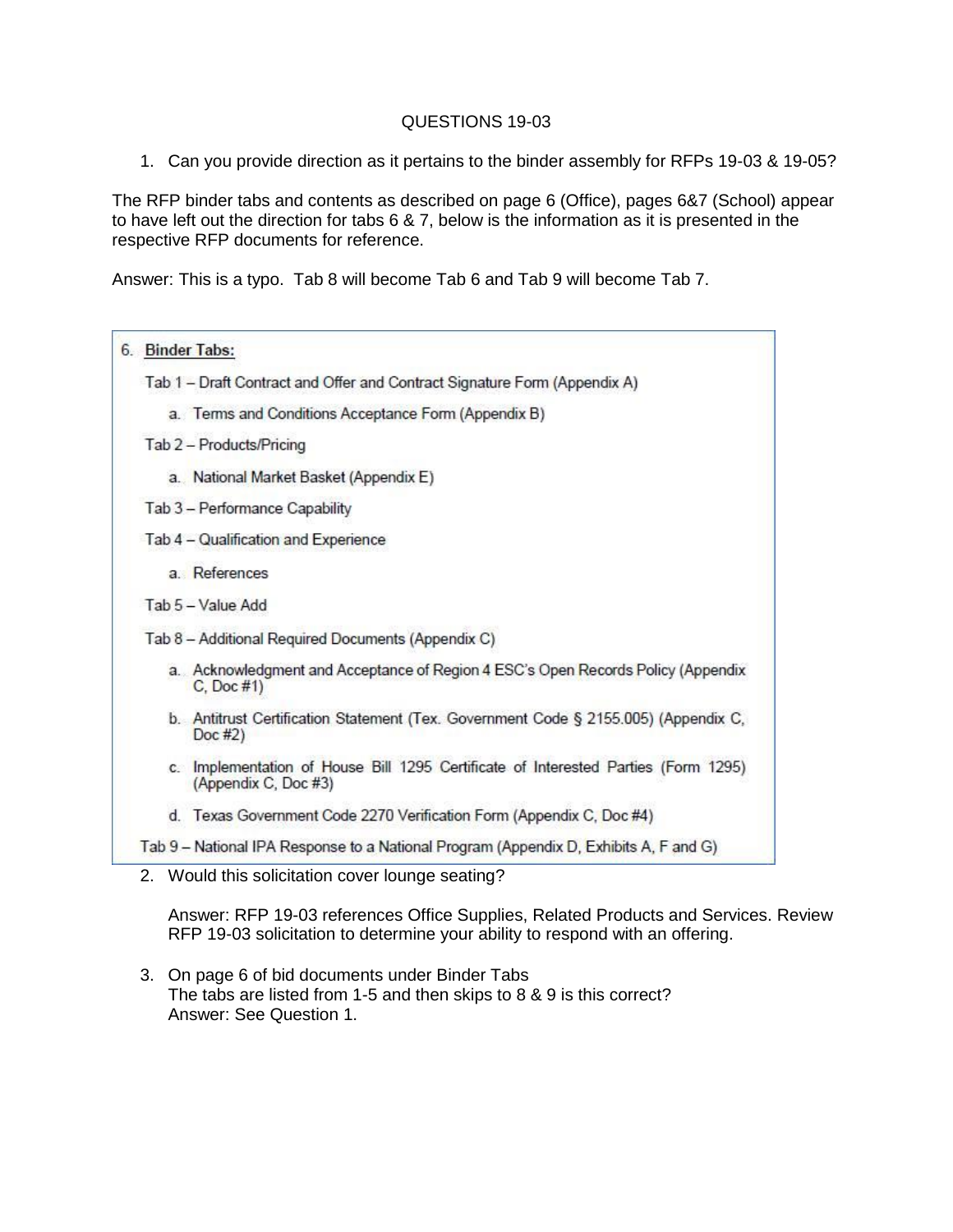4. Solicitation Number 19-03 Scope of Products and Services

Office Furniture: Conference Room Solutions such as Conference Tables, Community Tables, Collaboration Tables, Storage and Buffett Credenza, Lecterns and Wood Framed White Boards.

We don't support the vast amount of items listed towards the back of the RFQ. Is this the correct vehicle to be on for National IPA of would there be a future RFQ that more meets what we can support?

Answer: It is the responsibility of vendors to determine whether or not to submit a response to this RFP. There are furniture contracts available in the portfolio. We anticipate a furniture resolicitation for those contracts in 2019.

Is there a minimum amount of sales for the contact that need to be meet or exceeded? Answer: Refer to Exhibit A, 1.3 Estimated Volume.

Line item M on Page 35 has a section listing proposed sales for Year One through Three of the contact

Would the contract be cancelled if the proposed numbers are not meet?

Answer: If suppliers are able to guarantee sales in Years 1 through 3, they will be responsible for any administration fee based on the greater of the actual Contract Sales and the Guaranteed Contract Sales. Suppliers are not required to guarantee sales.

Does pricing need to reflect Delivery, Installation and Removal of Trash within the pricing structure?

Answer: Refer to IV. Evaluation Process and Criteria. It should reflect as auditable pricing. If your pricing model is to include delivery, installation and trash removal, please state it in your proposal.

Is Delivery, Installation and Removal of Trash a quotable line item? Answer: Refer to IV. Evaluation Process and Criteria. It should reflect as auditable pricing.

5.We have 7985 line items of products on our GSA Contract for filling out the RFP 19-03 for Office Supplies, Related Products, and Office Services - Core List Offering (if applicable) can we supply sample pricing or do we need to compete the form with all of our products. We offer conference room furniture and reception desking

Answer: Refer to IV Evaluation Process and Criteria, #2, a).

6. Would it be possible to get the documents for 19-05 Education School Supplies and 19-03 Office Supply in a word Format? Answer: No.

7. When working in the 19-03 Market Basket Excel sheet, I am unable to make changes in some cell. I am working under the Offeror Proposed Product Columns. Can It be unprotected so we are able to make changes?

Answer: No. Columns A through E will remain protected. Columns F through N will remain unprotected.